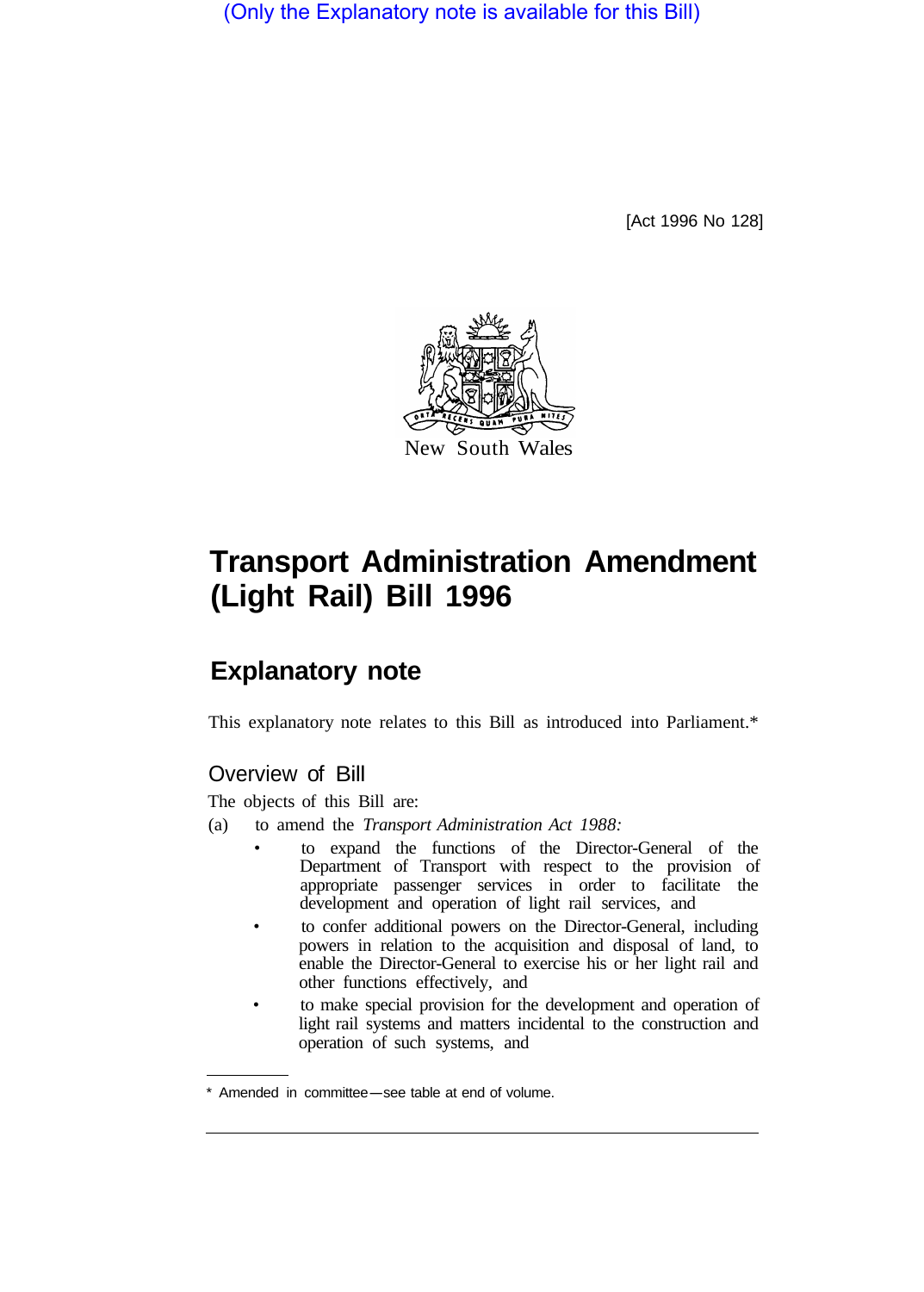Explanatory note

(b) to make consequential amendments to the *Local Government Act 1993,*  the *Motor Accidents Act 1988,* the *Rail Safety Act 1993,* the *Roads Act 1993* and the *Traffic Act 1909.* 

#### Outline of provisions

**Clause 1** sets out the name (also called the short title) of the proposed Act.

**Clause 2** provides for the commencement of the proposed Act on a day or days to be appointed by proclamation.

**Clause 3** is a formal provision giving effect to the amendments to the *Transport Administration Act 1988* set out in Schedule 1.

**Clause 4** is a formal provision giving effect to the amendments of Acts set out in Schedule 2.

#### **Schedule 1 Amendment of Transport Administration Act 1988**

#### **Provisions relating to functions of Director-General and light rail**

**Schedule 1 [4]** inserts provisions to confirm the functions of the Director-General of the Department of Transport in relation to light rail services.

**Schedule 1 [11]** inserts Division 2A into Part 9 of the Principal Act.

**Subdivision 1 (proposed sections 104A-104K)** of the Division deals with general matters relating to the functions of the Director-General.

The term *functions* is defined so as to cover all of the Director-General's transport functions. (See proposed section 104A.) Provision is made to enable the functions of the Director-General to be exercised through the proposed Transport Administration Corporation (or through joint ventures or other associations). The ability of the Director-General to exercise functions in his or her own capacity, and to enter contracts on behalf of the Crown, is preserved. (See proposed sections 104B and 104C.)

Provision is made for the establishment of the Transport Administration Corporation as a statutory body representing the Crown. The Corporation is taken to be part of the Department of Transport and is under the management and control of the Director-General. (See proposed section 104D.)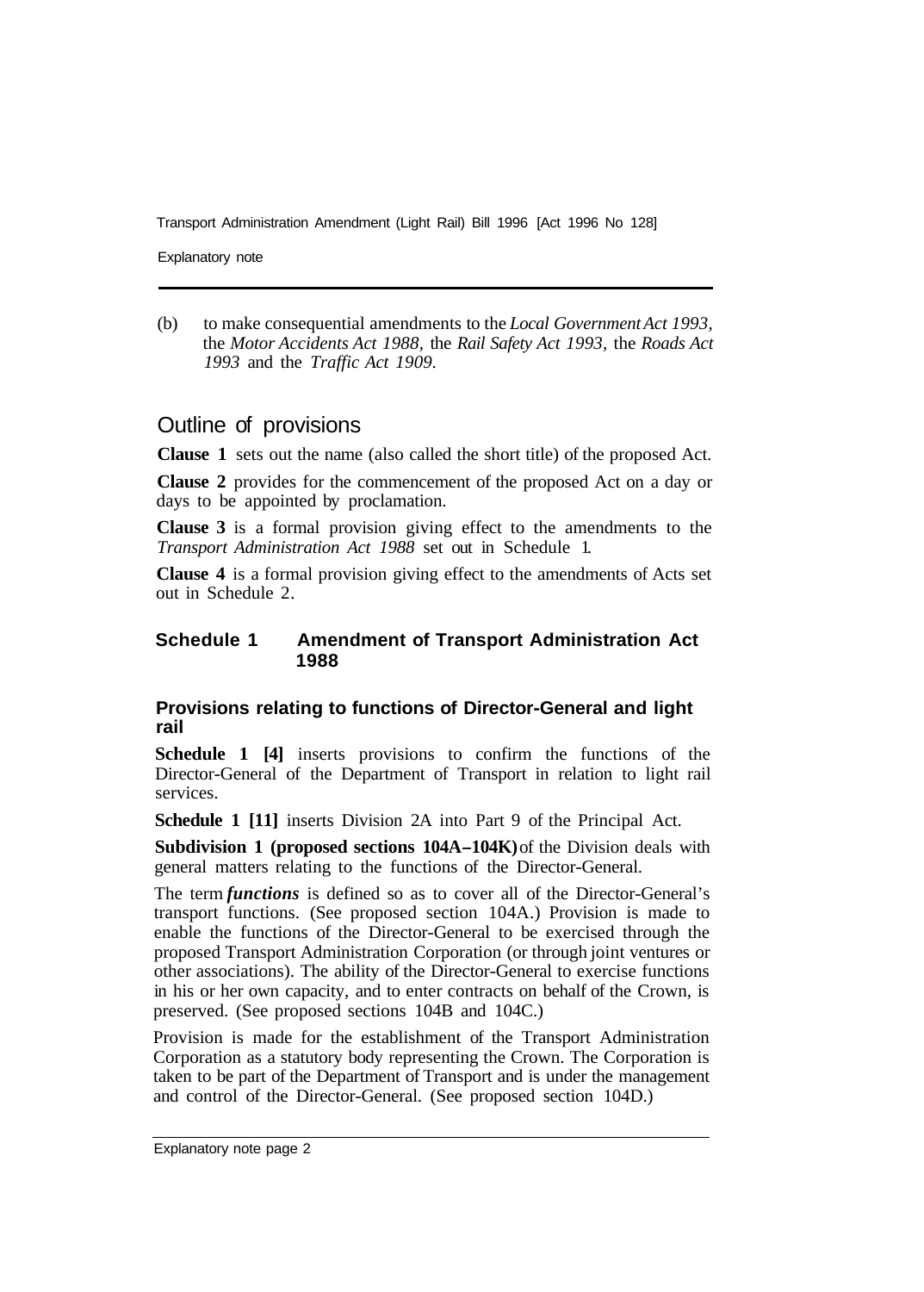Explanatorynote

The current provision conferring power on the Director-General to enter into contracts (section 43 of the Principal Act) is repealed and re-enacted in substantially the same form in the new Subdivision. (See Schedule 1 [6] and proposed section 1ME.)

Provisions are inserted conferring powers on the Director-General in relation to the sale, lease or other disposal of land, the compulsory acquisition of land and the exercise of other functions concerning land. (See proposed sections 104F-104I.)

The Director-General is given specific annual reporting functions with respect to activities and objectives concerning passenger transport facilities (including light rail). (See proposed section 104J.)

A power is inserted to enable the making of regulations relating to passenger transport facilities (including light rail). (See proposed section 104K.)

**Subdivision 2 (proposed sections 104L-104U)** of Division 2A contains special provisions dealing with light rail. Definitions are provided for the purposes of the Subdivision. (See proposed section 104L.)

Light rail service is defined to ensure that it includes all forms of light rail vehicle passenger services. (See proposed section 104M.)

*Light rail system* is defined as a light rail service provided over a route declared by the regulations on the recommendation of both the Minister for Transport and the Minister for Roads, including vehicles and associated infrastructure. (See proposed section 104N.)

The Director-General is authorised to develop and operate light rail systems or to facilitate their development and operation by others. (See proposed section 1040.)

Provision is made for the application of Part 5 (instead of Part 4) of the *Environmental Planning and Assessment Act 1979* to the development of light rail systems. If an EIS is required, the approval of the Minister for Urban Affairs and Planning will be necessary. (See proposed section 104P.)

Local government building and subdivision approvals will not be required for light rail systems. (See proposed section 104Q.)

Provision is made concerning the creation of easements, rights of way and restrictions on the use of land for the purposes of the development and operation of light rail systems. Compensation will not be payable for the compulsory acquisition of interests in land that consist of easements for the support of catenaries for a light rail system (that is, the overhead conductor-wires) from buildings, structures or land or for interests under, on or over a public road. (See proposed section 104R.)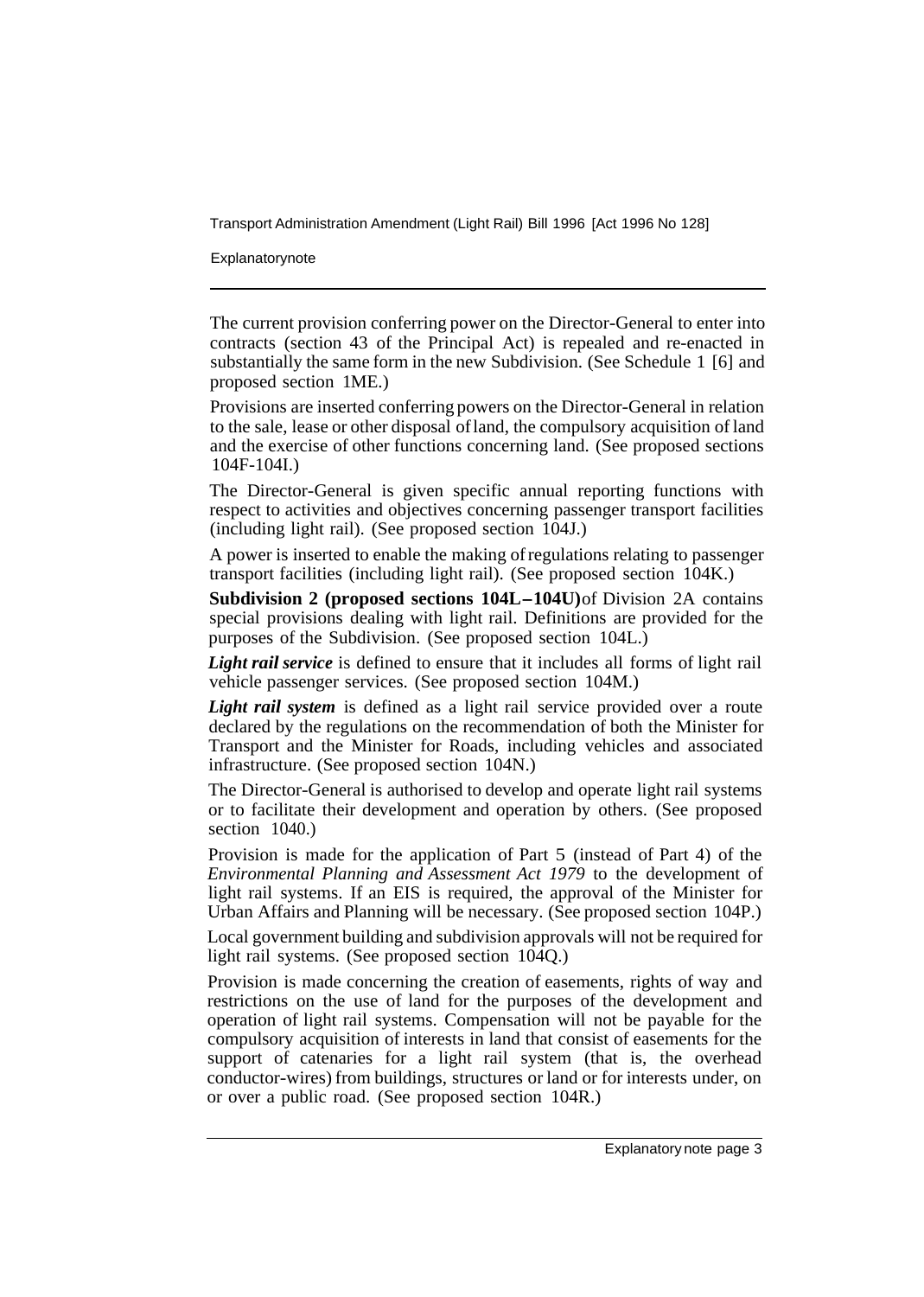**Explanatory note** 

Land used for the purposes of construction and operation of a light rail system will be exempt from the payment of rates and land tax. However, this exemption does not extend to land used for administrative offices, workshops or similar facilities or other purposes prescribed by the regulations. (See proposed section 104S.)

Regulations may be made to exempt any matter concerning the development of a light rail system from the payment of stamp duty under the *Stamp Duties Act 1920.* (See proposed section 104T.)

The Director-General or persons authorised by the Director-General are authorised to alter the position of conduits used for the conveyance of substances, energy or signals in order to facilitate the development or operation of light rail systems. (See proposed section 104U.)

#### **Consequential and other provisions**

**Schedule 1 [1]-[3]** make consequential amendments relating to the functions of the Director-General.

**Schedule 1 [5]** makes an amendment by way of statute law revision.

**Schedule 1 [7]** and **[8]** provide for a representative of light rail operators on the Public Transport Authority.

**Schedule 1 [9]** and **[10]** make amendments concerning payment of penalties recovered for offences that are consequential on the re-location of provisions dealing with certain railway offences from the Principal Act to the *Rail Safety Act I993* and other changes.

**Schedule l [12]** enables the making of regulations of a savings, transitional or other nature in consequence of the enactment of the proposed Act.

**Schedule l [13]** terminates an agreement between the Sydney City Council and certain government agencies relating to the use of roads by the Ultimo/ Pyrmont light rail system that has been superseded by the new arrangements for light rail provided by the proposed Act. Provision is made to re-vest the public roads involved in the Sydney City Council.

#### **Schedule 2 Amendment of other Acts**

The *Local Government Act 1993* is amended to exempt the owner or operator of a light rail system from a provision dealing with the imposition of an annual charge in respect of a rail, pipe, wire, pole, cable, tunnel or structure laid, erected, suspended, constructed or placed on, under or over a public place in relation to the operation of that system. The regulations may exclude a matter from the exemption.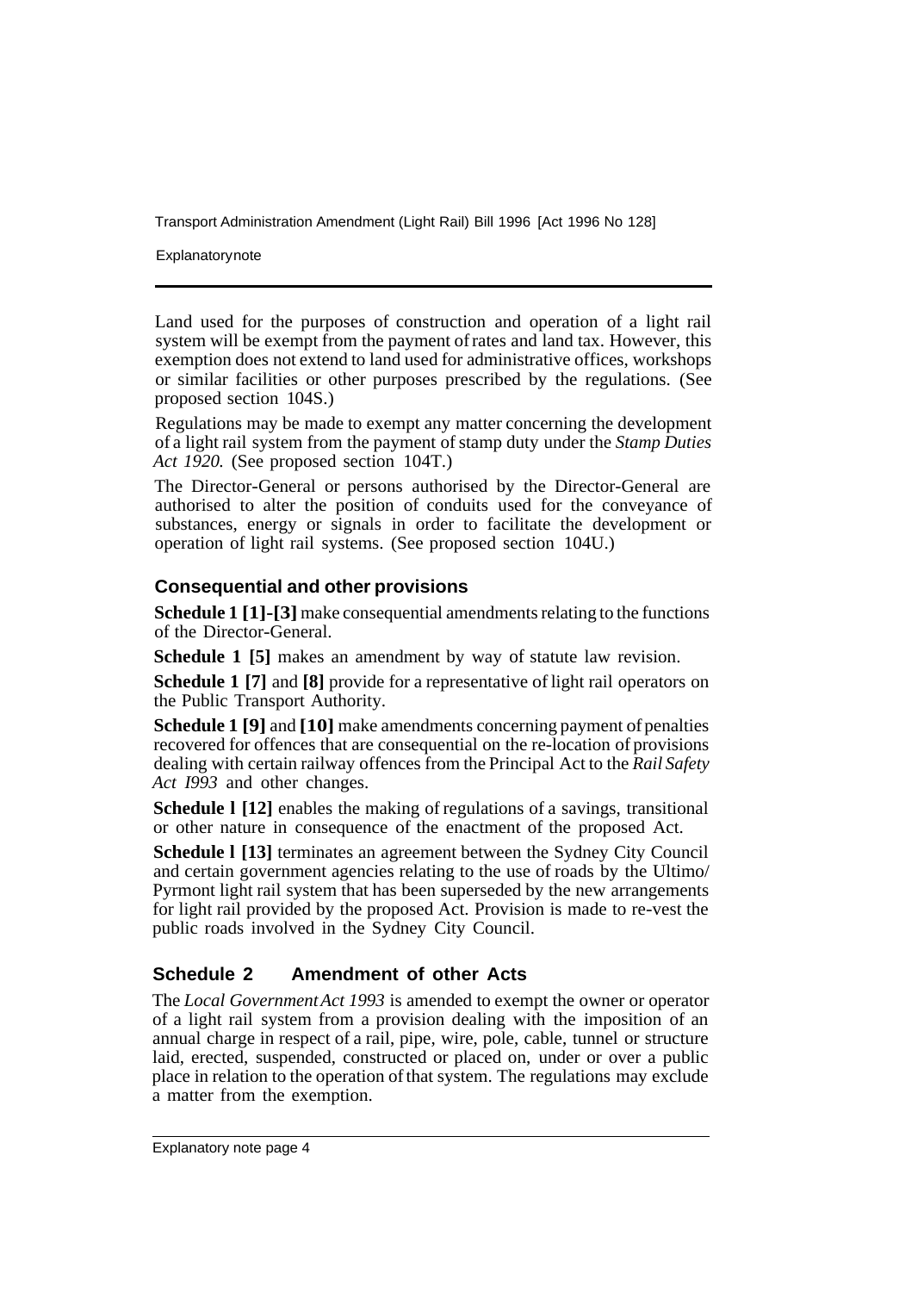**Explanatory note** 

The definition of *motor vehicle* in the *Motor Accidents Act 1988* is amended to make it clear that the definition extends to light rail vehicles and, consequently, that the third party insurance scheme provided for by that Act extends to vehicles on light rail systems.

The *Rail Safety Act 1993* is amended:

- to provide that if the Director-General of the Department of Transport is the owner or operator of a railway, the functions of the Director-General under that Act in relation to the railway concerned are to be exercised by the- Minister, and
- to make it a condition of the accreditation of the owner or operator of a railway that third-party policies required under the *Motor Accidents Act 1988* have been issued for vehicles on a light rail system, and
- to make provision for offences relating to the failure to pay fares on a railway and relating to the control of trains, their drivers and passengers on railways (the offences having been re-located from the *Transport Administration Act 1988* and extended to light rail).

#### The *Roads Act 1993* is amended:

- to make it clear that the right of passage along public roads by members of the public extends to the right of passage of members of the public in a light rail or other railway vehicle, and
- to require that a roads authority must not take action that prevents or obstructs the passage of a light rail vehicle along a declared light rail route without the prior consent of the Director-General of the Department of Transport, and
- to specify that, in the case of works or other action in connection with a light rail system that requires the consent of a roads authority, that consent is not required (if the roads authority is not the *RTA)* but that the work or other action must not be carried out or taken unless the consent of the RTA has been obtained, and
- to authorise the RTA (in place of the relevant roads authority, if it is not the RTA) to give directions, impose requirements or exercise other functions of a roads authority under the Act in connection with the development or operation of a light rail system, and
- to make consequential amendments.